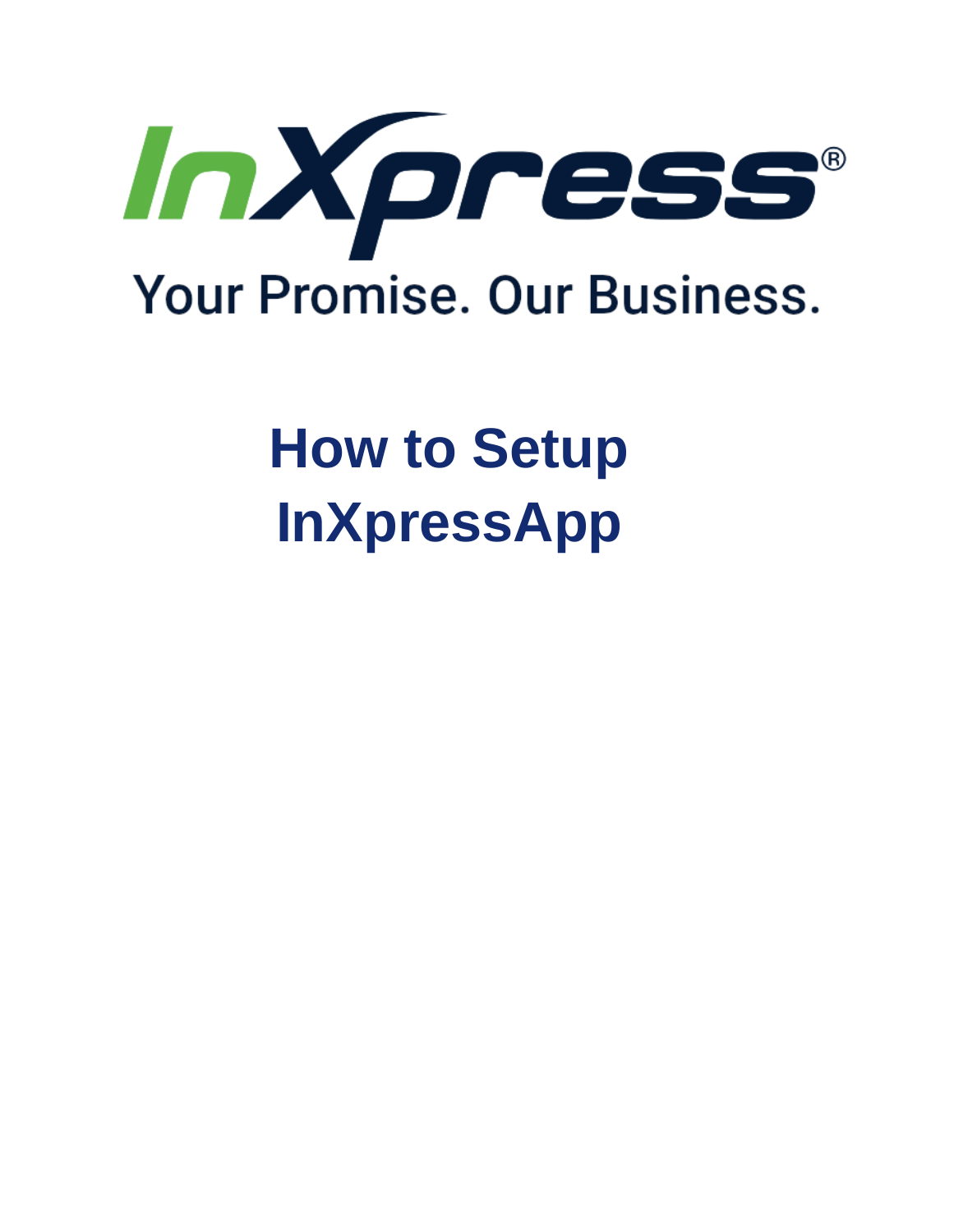

| Department   | IT - eCom Setup         |       | <b>Document</b><br>No. | Ecwid-Setup-Guide<br>6.20.2022.v1.0 |     |
|--------------|-------------------------|-------|------------------------|-------------------------------------|-----|
| Prepared by: | <b>Gareth Howells</b>   | Date: | 6/20/2022              | Supersedes:                         | N/A |
| Checked by:  | Justin Kay              | Date: |                        | Date Issued:                        |     |
| Approved by: | <b>Richard Quirarte</b> | Date: |                        | <b>Review Date:</b>                 |     |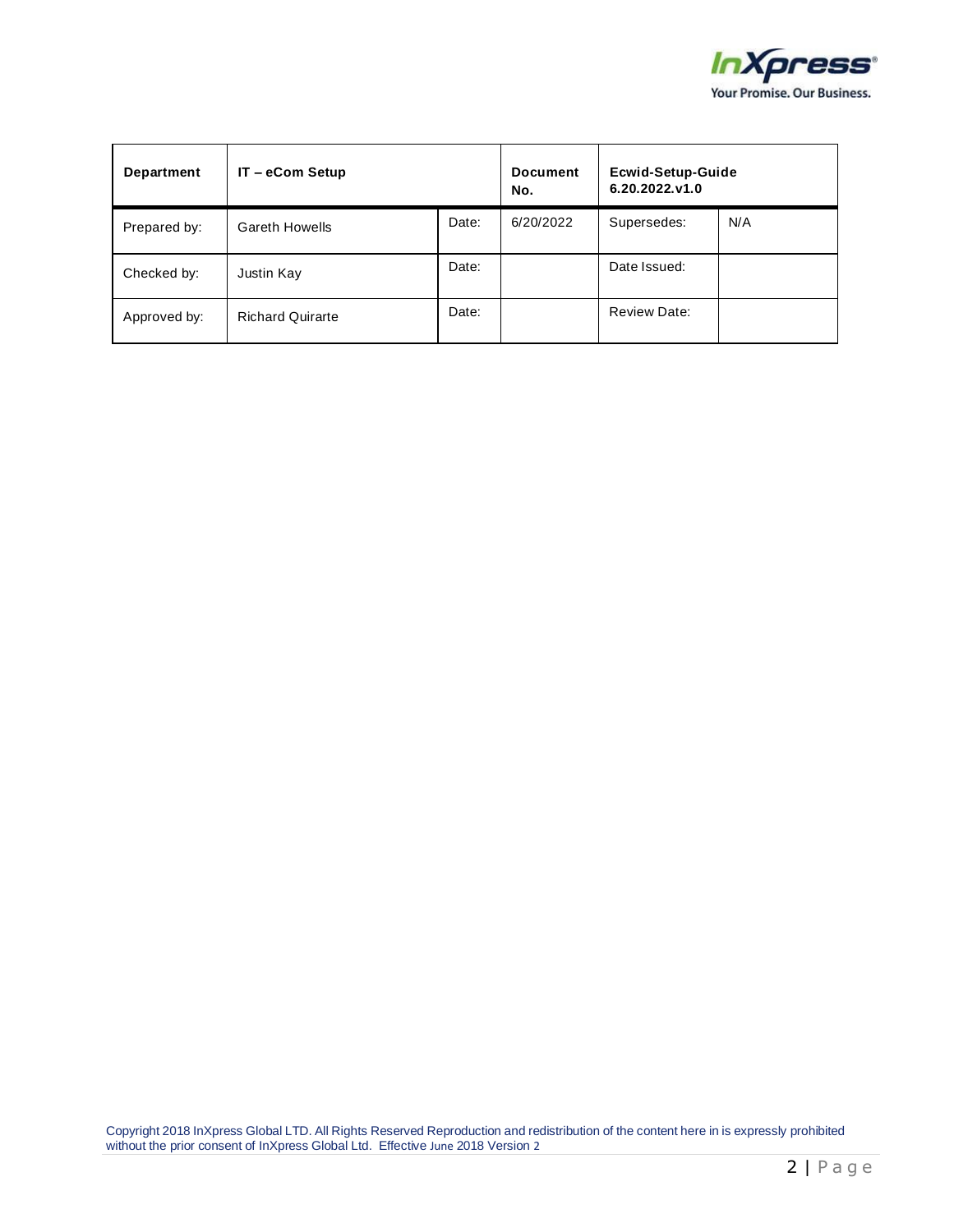

#### **Table of Contents**

| <b>Application Installation</b> | Page 4 |
|---------------------------------|--------|
| <b>Add Shipping Rates</b>       | Page 5 |
| <b>Add Shipping Zones</b>       | Page 6 |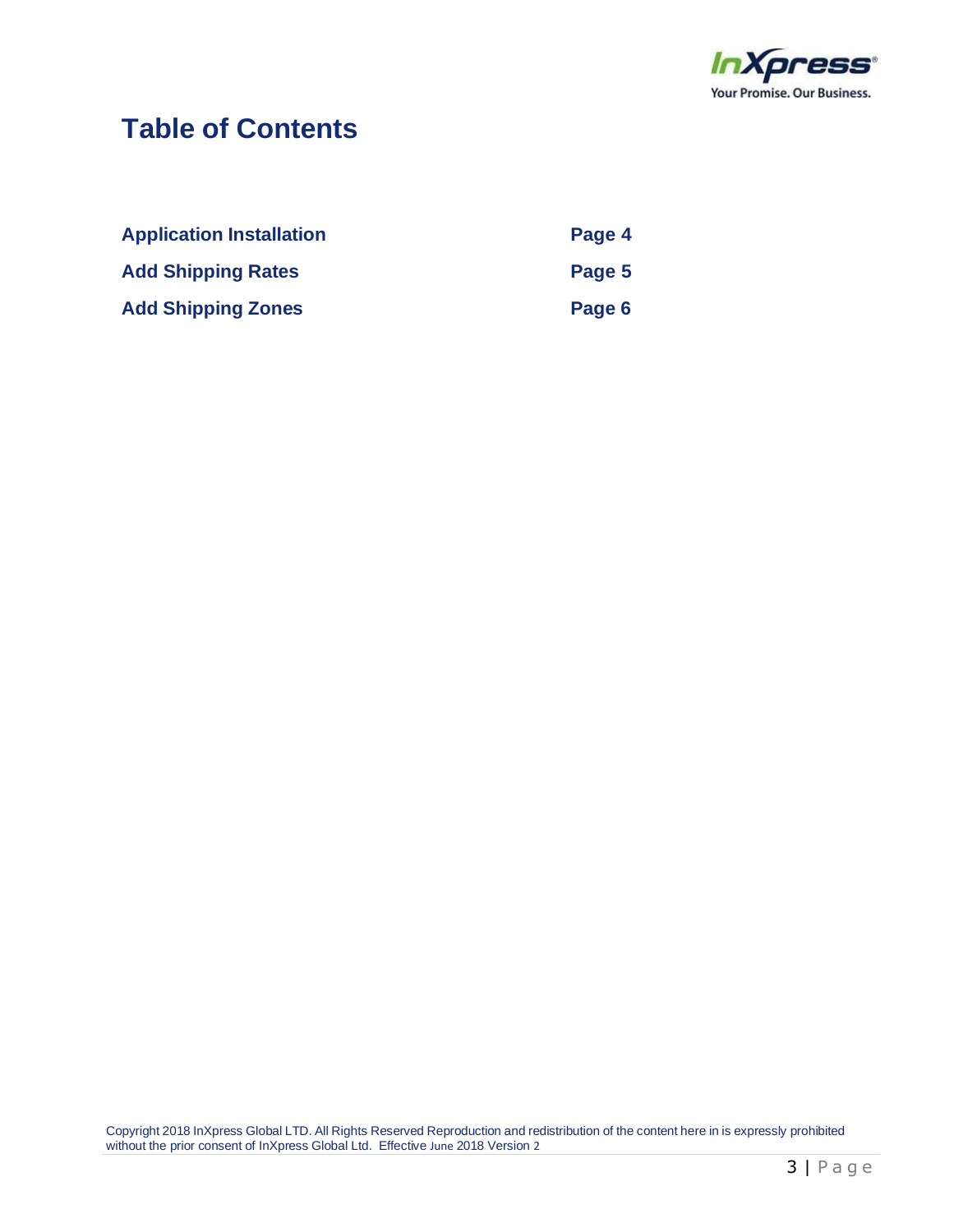

## InXpress App Setup for Ecwid

Installation (this will be more in depth once app is published)

1. Navigate to inxpressapps.com -> Select Get the App



2. It will prompt you to log into the ecwid store you would like to install the live rating application on. Once logged in select Install.

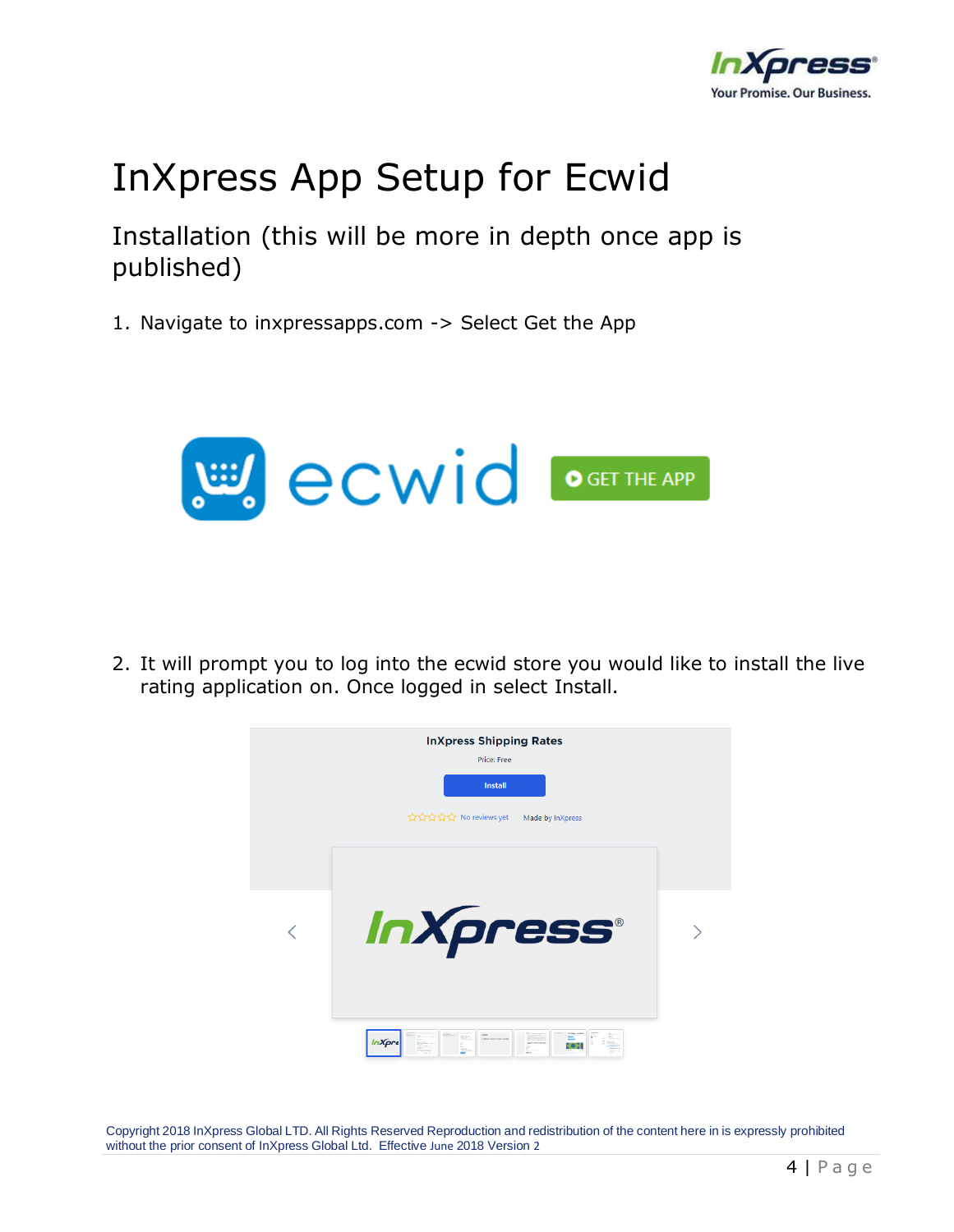

3. Select Install once again. It will confirm the installation and bring you to the InXpress App where you can begin your setup!

| <b>InXpress Shipping Rates</b>                                                                                                                                                                                                                                             |  |
|----------------------------------------------------------------------------------------------------------------------------------------------------------------------------------------------------------------------------------------------------------------------------|--|
| Price: Free                                                                                                                                                                                                                                                                |  |
| This app will be able to: embed a page into the control panel, customize<br>your storefront, add shipping method, read your store profile, create,<br>read and update your products, read and update your orders<br>Developer: InXpress<br><b>Cancel</b><br><b>Install</b> |  |
| InXpress®                                                                                                                                                                                                                                                                  |  |
| Configure Beves for the Foota<br>InXpre                                                                                                                                                                                                                                    |  |

4. Your InXpress representative will notify you once your accounts have been received, and the app has been activated. The customer number will automatically be filled in when the app is activated.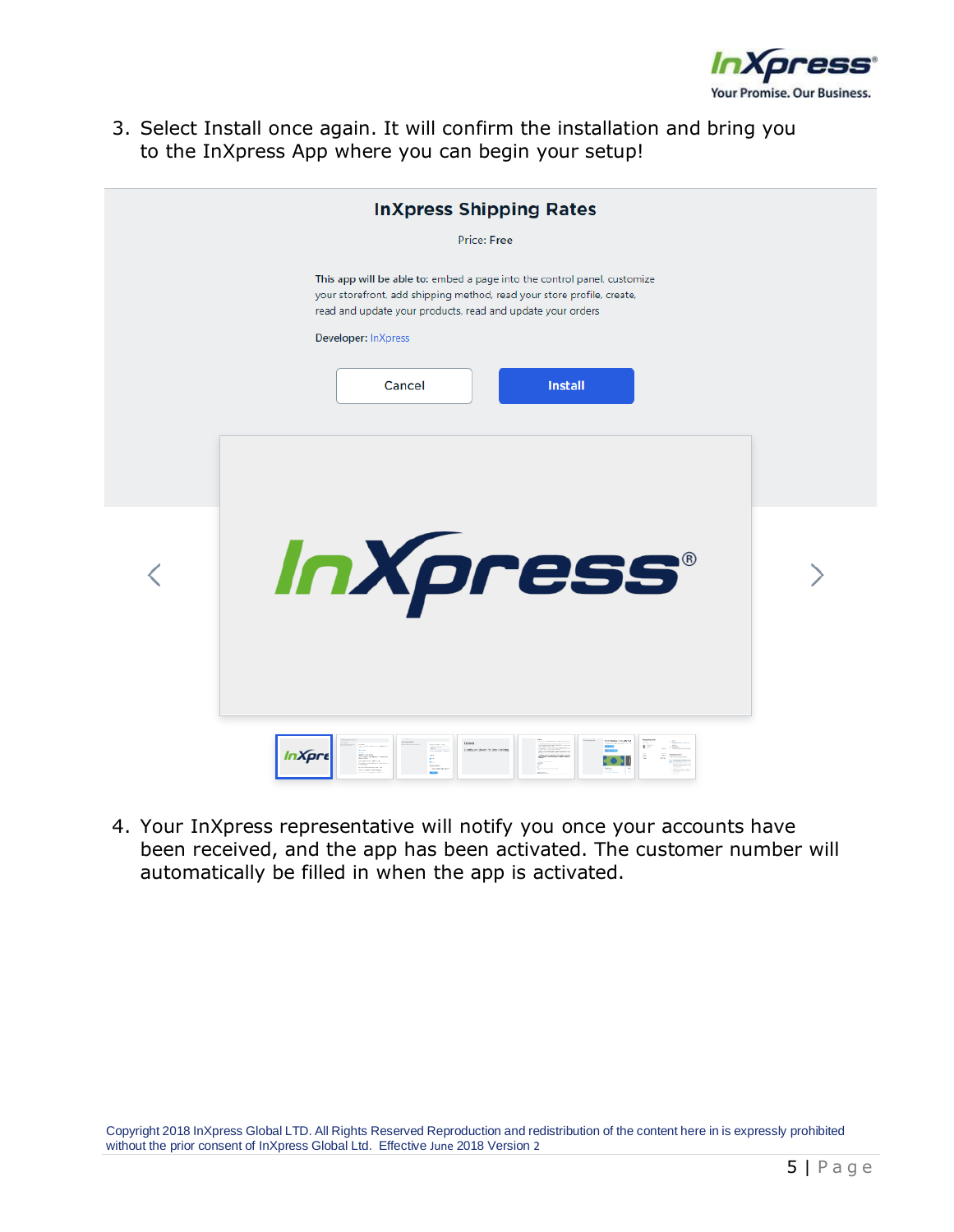

# Adding Shipping Rates

1. Navigate to Apps -> My App

| Ecwid                        |                                                      | View InXpress-Test-Store [2] GH<br>Get Help |
|------------------------------|------------------------------------------------------|---------------------------------------------|
| Store management             | <b>My Apps</b>                                       |                                             |
| Dashboard                    |                                                      |                                             |
| My Sales                     | <b>InXpress Shipping Rates DEV</b>                   |                                             |
| Catalog                      | پىتى<br>Details                                      | Open app                                    |
|                              |                                                      |                                             |
|                              |                                                      |                                             |
|                              | Custom app for chris.baldwin@inxpress.com #1<br>پىلا |                                             |
|                              | Details                                              |                                             |
|                              |                                                      |                                             |
|                              |                                                      |                                             |
|                              |                                                      |                                             |
|                              |                                                      |                                             |
|                              |                                                      |                                             |
|                              |                                                      |                                             |
|                              |                                                      |                                             |
|                              |                                                      |                                             |
|                              |                                                      |                                             |
| <b>Shipping &amp; Pickup</b> |                                                      |                                             |
|                              |                                                      |                                             |
|                              |                                                      |                                             |
|                              |                                                      |                                             |
|                              |                                                      |                                             |
|                              |                                                      |                                             |

- *2.* Select Open App for *"*InXpress Shipping Rates DEV*"*
- 3. Scroll down to the *"*Setup the application*"* section. Enter in your InXpress Customer Number provided by your InXpress Representative.
- 4. Select the carriers you would like to enable.
- 5. If you would like to quote the Residential surcharge for all carriers, select the Residential fee checkbox.

| <b>Settings</b>                                                  |                                                                                                       |
|------------------------------------------------------------------|-------------------------------------------------------------------------------------------------------|
| Set up the application<br>Set account number and select services | <b>InXpress Customer Number</b><br>InXpress Customer Number<br>10000001                               |
|                                                                  | You can get this from your InXpress Representative<br>Carriers<br>OHL                                 |
|                                                                  | V UPS<br><b>Residential Fees</b><br>Include Residential Shipping Fees<br>$\blacktriangledown$<br>Save |

6. Select Save once all settings are set.

Copyright 2018 InXpress Global LTD. All Rights Reserved Reproduction and redistribution of the content here in is expressly prohibited without the prior consent of InXpress Global Ltd. Effective June 2018 Version 2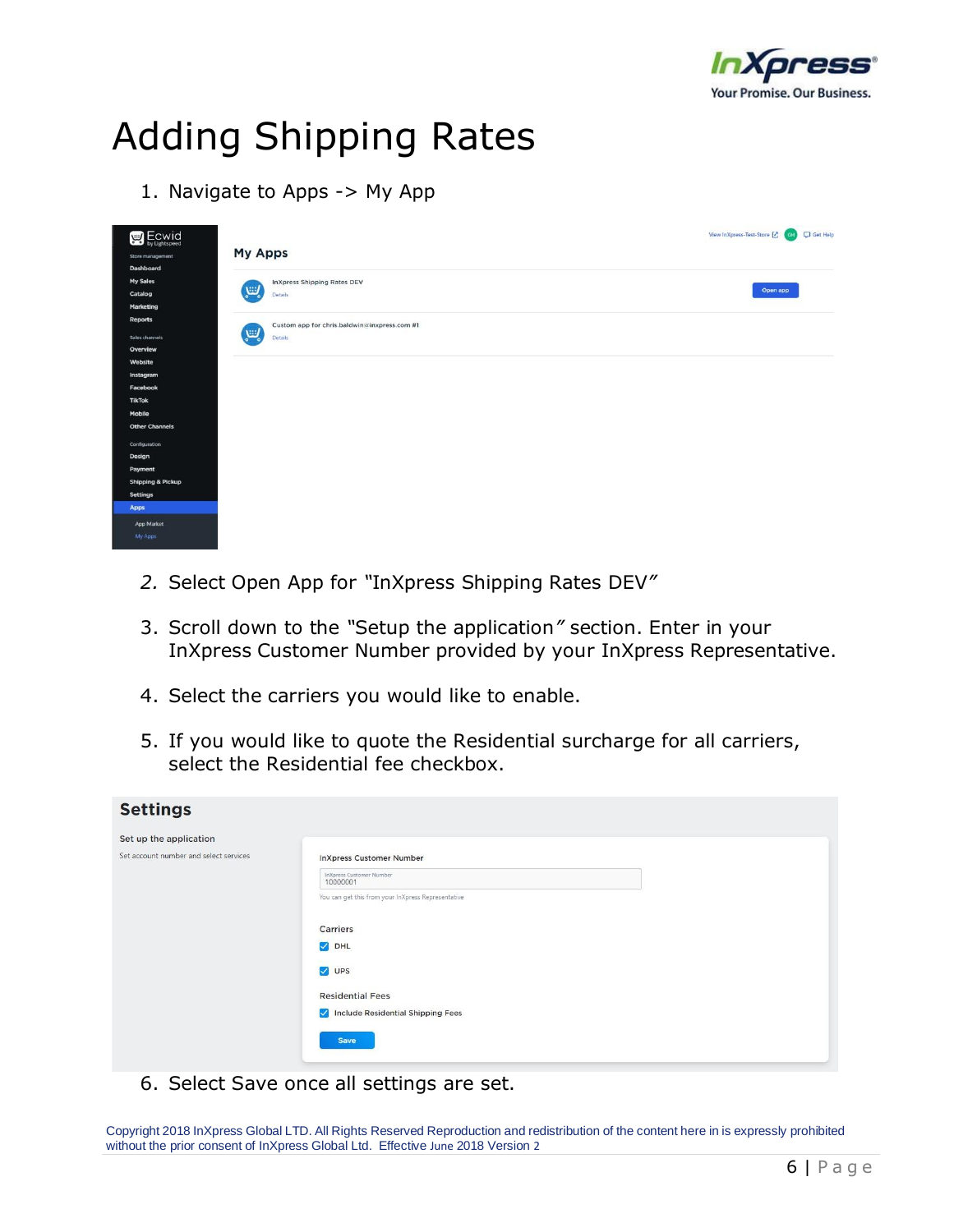

## Add Shipping Zones

- 1. Scroll to Additional Settings
- 2. Select Advanced Settings -> Create Zone

If you are wanting to edit a zone, select edit zone.

| <b>Additional settings</b> |                                                                                                                                                                                                                                                                                                                                 |
|----------------------------|---------------------------------------------------------------------------------------------------------------------------------------------------------------------------------------------------------------------------------------------------------------------------------------------------------------------------------|
|                            | Shipping region                                                                                                                                                                                                                                                                                                                 |
|                            | Specify the destination that you ship to with this method. If you use shipping services, check that they deliver to<br>the destination you've specified. If you ship to different zones and the shipping rates should differ depending on<br>the customer's address, create different shipping methods for each of those zones. |
|                            | $\odot$<br>No limitations<br>Select this option if you ship worldwide with this method.                                                                                                                                                                                                                                         |
|                            | Advanced settings<br>Set delivery zone by country, ZIP/postal code range, or state if you deliver to specific regions.                                                                                                                                                                                                          |
|                            | Limit by zone on map<br>Limit delivery area to your city, neighborhood, or block.                                                                                                                                                                                                                                               |
|                            |                                                                                                                                                                                                                                                                                                                                 |

- 3. You will need to create an all-encompassing zone for all carriers. For a store that only wants to ship domestic shipments, create a zone with just Canada or US (depending on origin). For a store that only ships internationally, create a zone with all international countries you*'*d like to ship to. For a store that only ships Domestic and International, create a zone with all Domestic and International countries.
- 4. Select *"*Add New Zone*"* or select the zone you would like to edit.

| + Add New Zone                      | Delete                                  |                                                                                                                                                                          |                         |                                                                                                                                                                                                                                                        | About destination zones                                                                                                                                                                                                                                                                                                                                                                                                                                                                                                                          |
|-------------------------------------|-----------------------------------------|--------------------------------------------------------------------------------------------------------------------------------------------------------------------------|-------------------------|--------------------------------------------------------------------------------------------------------------------------------------------------------------------------------------------------------------------------------------------------------|--------------------------------------------------------------------------------------------------------------------------------------------------------------------------------------------------------------------------------------------------------------------------------------------------------------------------------------------------------------------------------------------------------------------------------------------------------------------------------------------------------------------------------------------------|
| <b>No limitations</b><br>New zone 2 | Zone Name                               |                                                                                                                                                                          |                         |                                                                                                                                                                                                                                                        |                                                                                                                                                                                                                                                                                                                                                                                                                                                                                                                                                  |
|                                     | Add Region<br>Clear List<br>Add Country |                                                                                                                                                                          | Add Region<br>Add State | Clear List                                                                                                                                                                                                                                             |                                                                                                                                                                                                                                                                                                                                                                                                                                                                                                                                                  |
|                                     | <b>Add Selected</b>                     |                                                                                                                                                                          | <b>Add Selected</b>     |                                                                                                                                                                                                                                                        |                                                                                                                                                                                                                                                                                                                                                                                                                                                                                                                                                  |
|                                     | No items selected                       |                                                                                                                                                                          | No items selected       |                                                                                                                                                                                                                                                        |                                                                                                                                                                                                                                                                                                                                                                                                                                                                                                                                                  |
|                                     | Zip/Postal Codes                        |                                                                                                                                                                          |                         |                                                                                                                                                                                                                                                        |                                                                                                                                                                                                                                                                                                                                                                                                                                                                                                                                                  |
|                                     |                                         | zone. Enter one code per line.<br>match these ZIP/Postal codes.<br>codes will fall into the zone.<br>Example:<br>$2204*$<br>38745<br>$23*$<br>123 4??<br>$^{\land}22041$ |                         | replaces any number of characters (including zero). Spaces are ignored. '_' replaces any number of spaces (at least one).<br>If you need to add all zip codes in an area except a few ones, you can list the codes you don't want to be in the zone as | List ZIP/Postal codes if you want to limit the zone to specific locations. Only addresses that match these codes will fall into the<br>You can use patterns to add large numbers of codes more easily. Use '?' and '*' as wild card symbols. '?' replaces any character, '*'<br>exclusions. To do that, start a line with '^' and enter the code or code pattern. Addresses will fall into this zone only if they don't<br>If you have both added and excluded codes, only the addresses that match the added codes and don't match the excluded |

Copyright 2018 InXpress Global LTD. All Rights Reserved Reproduction and redistribution of the content here in is expressly prohibited without the prior consent of InXpress Global Ltd. Effective June 2018 Version 2